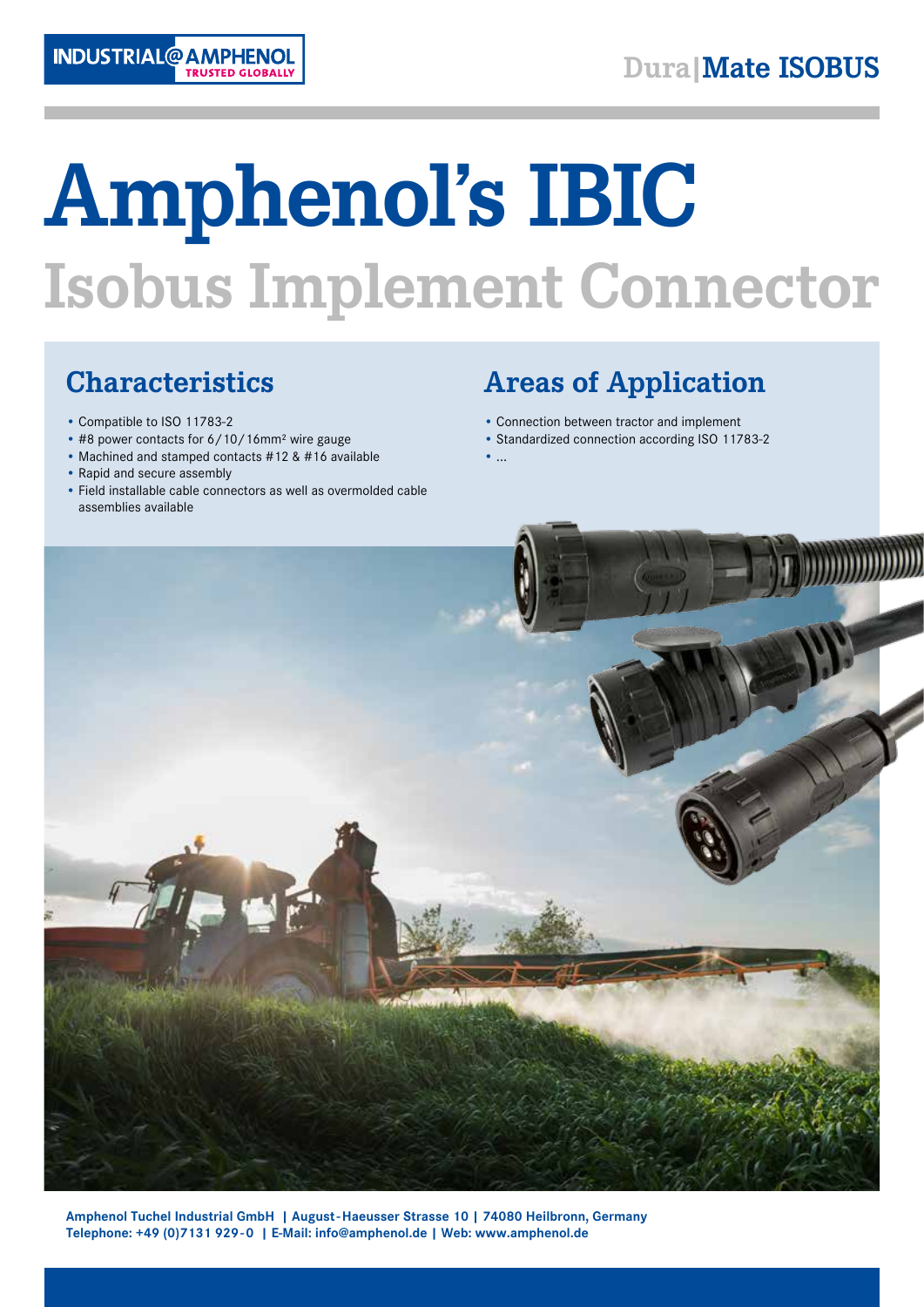

## **Technical Data**

| <b>General Characteristics</b>                                   | Value                                                                                                                                 |                                                                   |  |  |
|------------------------------------------------------------------|---------------------------------------------------------------------------------------------------------------------------------------|-------------------------------------------------------------------|--|--|
| Number of contacts                                               | $2 + 2 + 4 + 1$                                                                                                                       |                                                                   |  |  |
| Contacts                                                         | $2x #8 + 2x #12 + 5x #16 (1x bridged)$                                                                                                |                                                                   |  |  |
| <b>Wire Gauge</b>                                                | $2x 6/10/16$ mm <sup>2</sup> + 2x 2,5mm <sup>2</sup> + 4x 0,5mm <sup>2</sup>                                                          |                                                                   |  |  |
| <b>Rated Voltage</b>                                             | <b>24 VDC</b>                                                                                                                         |                                                                   |  |  |
| Max. Current carrying Capacity of Contacts<br>at $+40^{\circ}$ C | #8 Contacts: 50A (6mm <sup>2</sup> ) / 70A (10mm <sup>2</sup> ) / 90A (16mm <sup>2</sup> )<br>#12 Contacts: 25A (2,5mm <sup>2</sup> ) |                                                                   |  |  |
| <b>Pollution Degree</b>                                          | 3                                                                                                                                     |                                                                   |  |  |
| Temperature Range                                                | <b>Cable connectors:</b><br>$-40$ to $+125^{\circ}$ C                                                                                 | <b>Overmolded cable assemblies:</b><br>$-20$ to $+85^{\circ}$ C * |  |  |
| IP Degree of Protection (in mated condition)                     | <b>IP67 / IP6K9K</b>                                                                                                                  |                                                                   |  |  |
| Mechanical Lifetime                                              | >100 mating cycles                                                                                                                    |                                                                   |  |  |
| Locking System                                                   | <b>Bayonet</b>                                                                                                                        |                                                                   |  |  |
| <b>Materials</b>                                                 |                                                                                                                                       |                                                                   |  |  |
| Housing                                                          | Polyamide black, UL94 V-0                                                                                                             |                                                                   |  |  |
| Overmold                                                         | Polyurethane black, UL94 HB                                                                                                           |                                                                   |  |  |
| Inserts                                                          | Polyamide black, UL94 V-0                                                                                                             |                                                                   |  |  |
| Sealing                                                          | <b>NBR, Silicone</b>                                                                                                                  |                                                                   |  |  |
| Contacts                                                         | <b>Copper Alloy, nickel or gold plated</b>                                                                                            |                                                                   |  |  |

\* limited by the max. allowed temperature of the cable

## **Part Numbers**

| Item                                                                                                                      | <b>Part Number</b>                                                                                                                                                                                           | Description                                                                                                                                                                                                                                                                                                                                                                                                                                                                                                                                                                                                                                          |  |  |
|---------------------------------------------------------------------------------------------------------------------------|--------------------------------------------------------------------------------------------------------------------------------------------------------------------------------------------------------------|------------------------------------------------------------------------------------------------------------------------------------------------------------------------------------------------------------------------------------------------------------------------------------------------------------------------------------------------------------------------------------------------------------------------------------------------------------------------------------------------------------------------------------------------------------------------------------------------------------------------------------------------------|--|--|
| Isobus connector                                                                                                          | AHDP06-24-91S-BS1                                                                                                                                                                                            | Connector with cable gland for 14-18mm cable diameter                                                                                                                                                                                                                                                                                                                                                                                                                                                                                                                                                                                                |  |  |
|                                                                                                                           | AHDP06-24-91S-BS2                                                                                                                                                                                            | Connector with conduit adapter NW17                                                                                                                                                                                                                                                                                                                                                                                                                                                                                                                                                                                                                  |  |  |
|                                                                                                                           | AHDP06-24-91S-BS3                                                                                                                                                                                            | Connector with conduit adapter NW23                                                                                                                                                                                                                                                                                                                                                                                                                                                                                                                                                                                                                  |  |  |
| Isobus connector kit<br>(Each connector incl.<br>all contacts)<br>* Please select<br>connector version<br>BS1, BS2 or BS3 | AHDP06-24-91S-BS*-K06S<br>AHDP06-24-91S-BS*-K10S<br>AHDP06-24-91S-BS*-K16S<br>AHDP06-24-91S-BS*-K06X<br>AHDP06-24-91S-BS*-K10X<br>AHDP06-24-91S-BS*-K16X<br>AHDP06-24-91S-BS*-K06M<br>AHDP06-24-91S-BS*-K10M | Kit incl. Contacts (2x VN 02 036 0026 6; 2x AT62-12-0166; 4x AT62-16-0822)<br>Kit incl. Contacts (2x VN 02 036 0027 6; 2x AT62-12-0166; 4x AT62-16-0822)<br>Kit incl. Contacts (2x VN 02 036 0028 6; 2x AT62-12-0166; 4x AT62-16-0822)<br>Kit incl. Contacts (2x VN 02 036 0026 6; 2x AT62-12-0166; 4x AT62-16-0622)<br>Kit incl. Contacts (2x VN 02 036 0027 6; 2x AT62-12-0166; 4x AT62-16-0622)<br>Kit incl. Contacts (2x VN 02 036 0028 6; 2x AT62-12-0166; 4x AT62-16-0622)<br>Kit incl. Contacts (2x VN 02 036 0026 6; 2x AT62-203-12141; 4x AT62-201-16141)<br>Kit incl. Contacts (2x VN 02 036 0027 6; 2x AT62-203-12141; 4x AT62-201-16141) |  |  |
|                                                                                                                           | AHDP06-24-91S-BS*-K16M                                                                                                                                                                                       | Kit incl. Contacts (2x VN 02 036 0028 6; 2x AT62-203-12141; 4x AT62-201-16141)                                                                                                                                                                                                                                                                                                                                                                                                                                                                                                                                                                       |  |  |
|                                                                                                                           |                                                                                                                                                                                                              |                                                                                                                                                                                                                                                                                                                                                                                                                                                                                                                                                                                                                                                      |  |  |
| Isobus overmolded<br>cable assembly                                                                                       | <b>CA AHDP 91S 0006 XXX</b>                                                                                                                                                                                  | Overmolded cable assembly with Isobus cable 6mm <sup>2</sup>                                                                                                                                                                                                                                                                                                                                                                                                                                                                                                                                                                                         |  |  |
|                                                                                                                           | <b>CA AHDP 91S 0010 XXX</b>                                                                                                                                                                                  | Overmolded cable assembly with Isobus cable 10mm <sup>2</sup>                                                                                                                                                                                                                                                                                                                                                                                                                                                                                                                                                                                        |  |  |
| $xxx = cable length in dm$                                                                                                | <b>CA AHDP 91S 0016 XXX</b>                                                                                                                                                                                  | Overmolded cable assembly with Isobus cable 16mm <sup>2</sup>                                                                                                                                                                                                                                                                                                                                                                                                                                                                                                                                                                                        |  |  |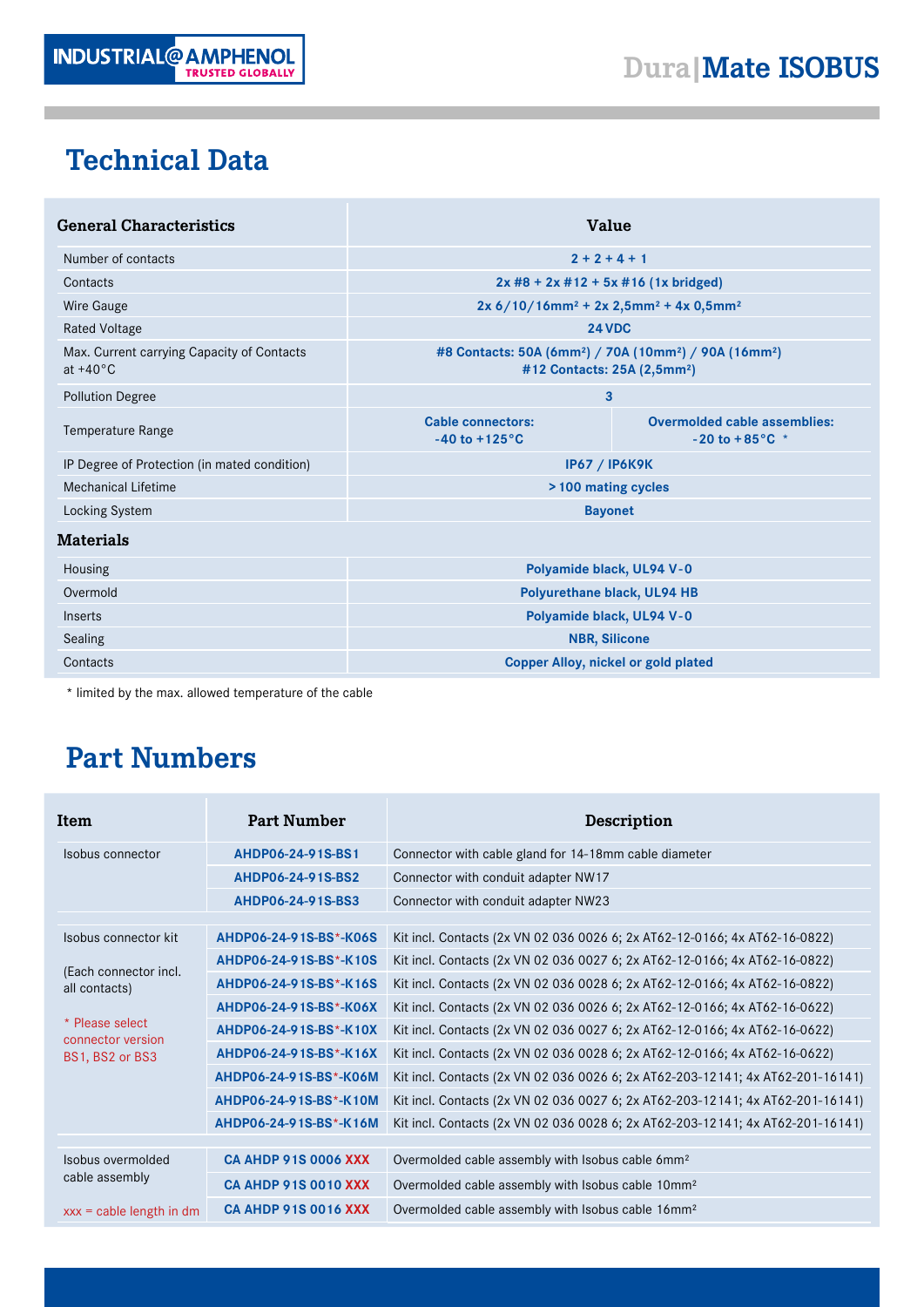| Item                                         | <b>Part Number</b> | Description                                                            |
|----------------------------------------------|--------------------|------------------------------------------------------------------------|
| <b>Protection Caps</b>                       | AHDC04-24 *        | Protection Cap for Isobus cable connector                              |
|                                              | <b>AHDC04-24-T</b> | Protection Cap for Isobus cable connector with nylon cord              |
|                                              | AHDC04-24-PM       | Protection Cap for Isobus cable connector, panel mount                 |
|                                              | AHDC04-24-PMT      | Protection Cap for Isobus cable connector, panel mount with nylon cord |
|                                              |                    |                                                                        |
| Contacts #8                                  | VN02 036 0026 6    | Machined Contact #8 for 6mm <sup>2</sup> , Nickel                      |
| $6/10/16$ mm <sup>2</sup>                    | VN02 036 0027 6    | Machined Contact #8 for 10mm <sup>2</sup> , Nickel                     |
|                                              | VN02 036 0028 6    | Machined Contact #8 for 16mm <sup>2</sup> , Nickel                     |
| Contacts #12                                 | AT62-203-12141     | Machined Contact #12 for 12-14 AWG, Nickel                             |
| $2,5$ mm <sup>2</sup>                        | AT62-12-0166       | Stamped Contact #12 for 12-14 AWG, Nickel                              |
|                                              | AT62-210-1231      | Machined Contact #12 for 12-14 AWG, Gold                               |
|                                              | AT62-12-0144       | Stamped Contact #12 for 12-14 AWG, Gold                                |
| Contacts #16<br>$0,5 / 0,75$ mm <sup>2</sup> | AT62-201-16141     | Machined Contact #16 for 16-20 AWG, Nickel                             |
|                                              | AT62-16-0822 **    | Stamped Contact #16 for 0,34-0,50mm <sup>2</sup> , Nickel              |
|                                              | AT62-16-0622       | Stamped Contact #16 for 18-20 AWG, Nickel                              |
|                                              | AT62-201-1631      | Machined Contact #16 for 16-20 AWG, Gold                               |
|                                              | AT62-16-0844 **    | Stamped Contact #16 for 0,34-0,50mm <sup>2</sup> , Gold                |
|                                              | AT62-16-0644       | Stamped Contact #16 for 18-20 AWG, Gold                                |

\* Part number has changed (was before AHDC24-24)

\*\* Contact AT62-16-08xx is recommended for wire gauge 0,50mm²

## **Drawings**

### **AHDC04-24**

**AHDC04-24-T**

**AHDC04-24-PM**

**AHDC04-24-PMT**